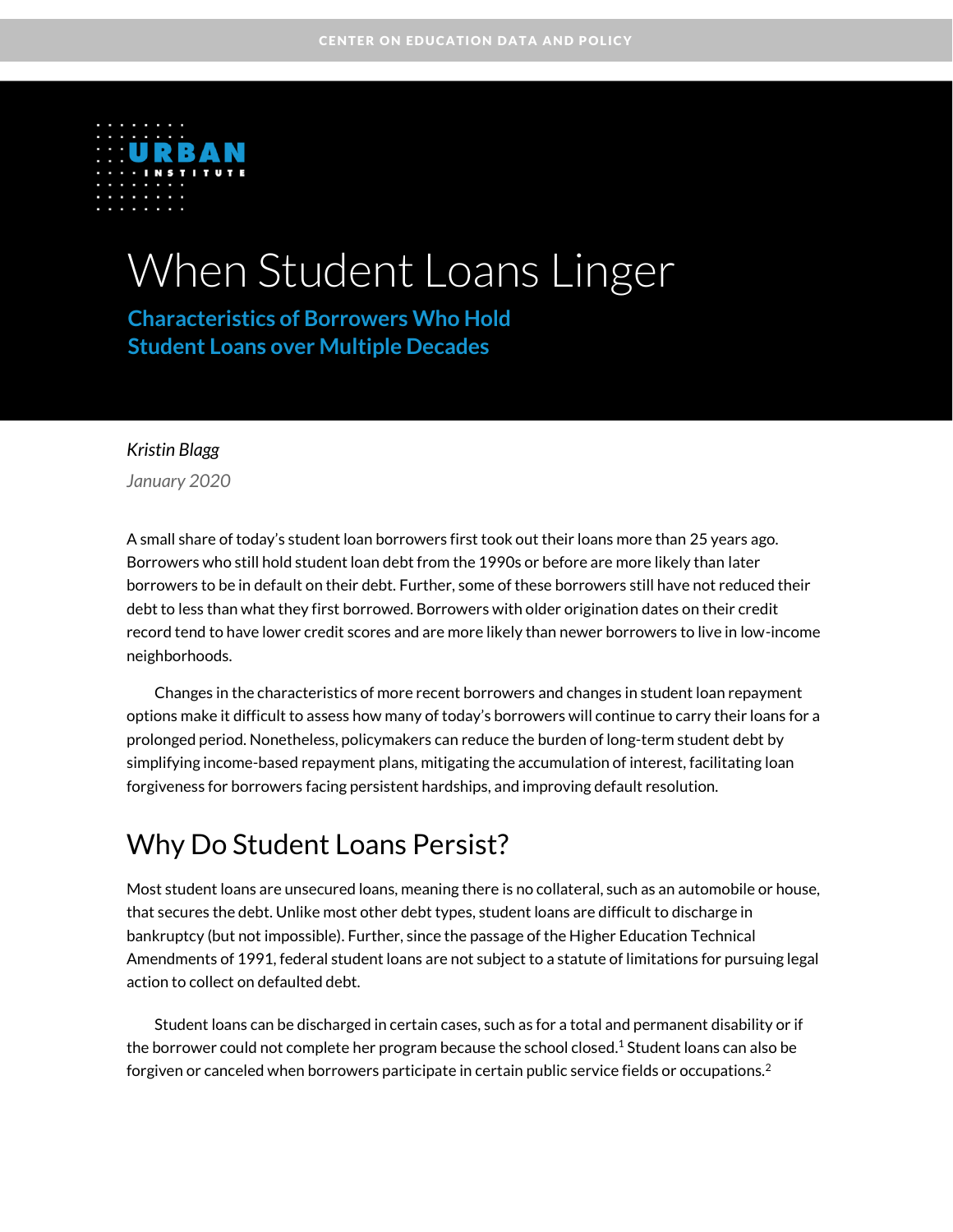Borrowers enrolled in income-based repayment plans would also see forgiveness of their remaining debt if they complete the required number of income-based payments (though borrowers are subject to taxes on the forgiven debt).

When federal student loan borrowers default, their debt can be collected on through wage garnishment or through offsets of their tax refunds or Social Security payments. Some defaulted borrowers end up paying off their debts in a lump sum or have the debts paid off through these mandated penalty payments (Delisle, Cooper, and Christensen 2018). But others resolve their defaults through loan rehabilitation or consolidation of their loans, reentering repayment. Once borrowers are again in repayment, they might defer payments or default again, which could further prolong the time they hold the debt.

# How Many Borrowers Have Old Student Loans on Their Credit Record?

Relative to the overall number of borrowers with student loans on their credit records, a small share of borrowers had a record of a student loan issued before 2000. I estimate that 0.2 percent of borrowers who had student debt in August 2018 had a first student debt origination date before 1990, and 3.5 percent had a first origination date before 2000. Extrapolating from the 2 percent sample, I estimate that about 99,000 consumers have an origination date before 1990 on their credit record, and 1.5 million have an origination date before 2000. But these are likely underestimates relative to the true number of borrowers because those who have been in default on their student loans for more than seven years are not likely to be reported in the credit bureau data (box 1).

Another way to understand the share of debt held by borrowers with early origination dates in the credit data is to look at total student loan volume over time, relative to currently held debt, based on borrowers' first recorded origination. This method is imperfect because I attribute the borrower's total current debt to her first origination, and because interest and default penalties can accrue. Further, the borrower's current debt reflects what she currently owes, rather than what she received in her first origination year. Nonetheless, this method indicates that slightly less than half the total loan volume recorded on credit records was issued in 2007 or later (figure 1). I estimate that the total amount of student loan debt recorded on consumers' credit records in 2018 is about 58 percent of the total federal and nonfederal student loan credit issued since 1970.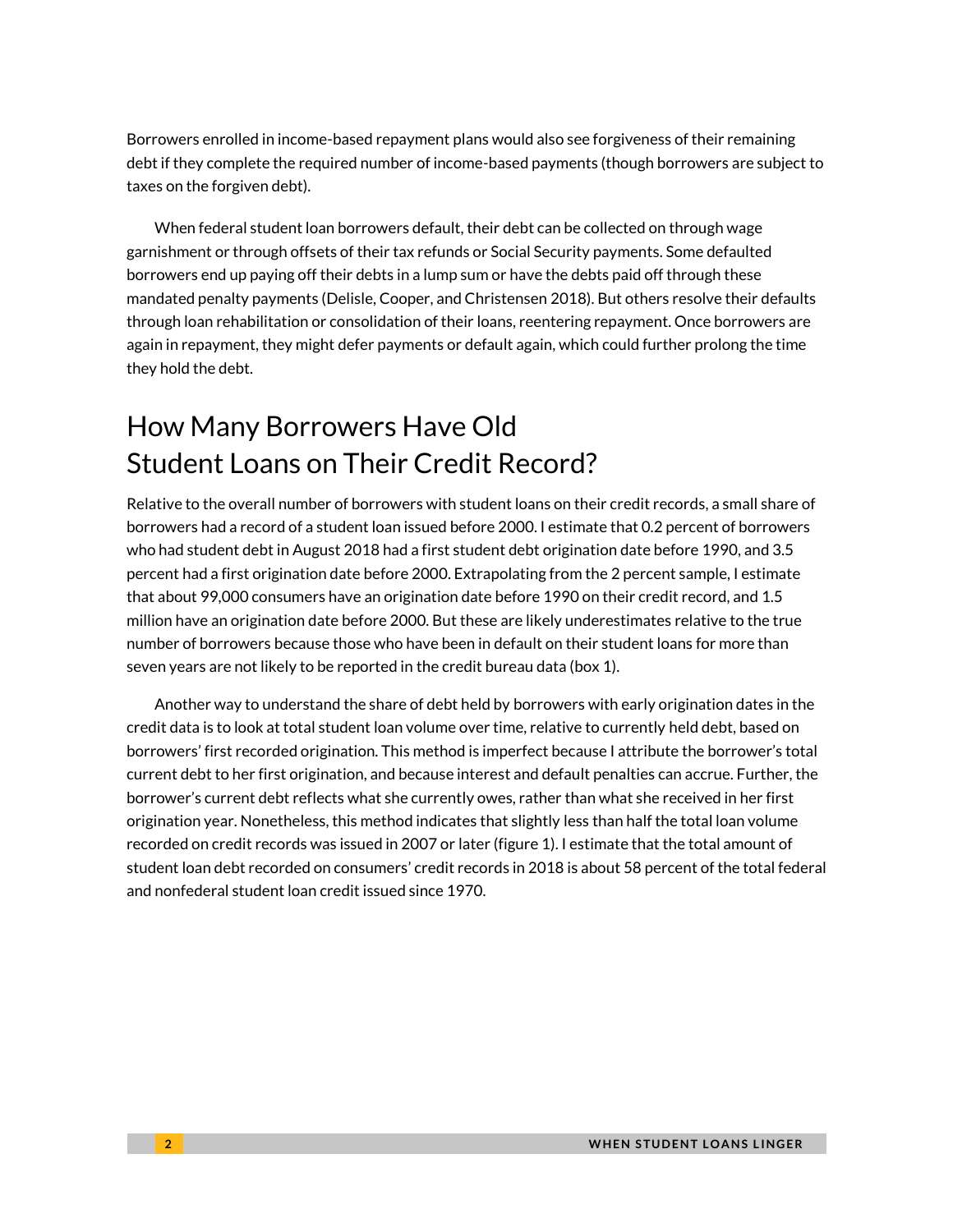### BOX 1 **Using Credit Panel Data to Look at Student Loans**

I use a 2 percent sample from a major credit bureau to look at student loan debt recorded on consumers' credit records. Data are recorded at the borrower level, meaning that I have aggregate information about the total amount borrowed and the amount of debt currently in repayment, in deferment, or in default, rather than information on individual student loans (sometimes known as trade lines).

Some defaulted loans may still be outstanding and collectable but are no longer present on a person's credit report. Federal loans are not subject to a statute of limitations, meaning that the debt is still owed and the government can still take legal action to collect on the debt. But if the borrower takes no action to remedy her default, in most cases, evidence of the debt will fall off her credit record after seven years.<sup>a</sup> When the borrower exits default through rehabilitation or consolidation, even after seven years, the loan will return to her credit record.

*Because these long-term defaults are not present on the borrower's credit record, the credit bureau data I use for this analysis likely undercount the number of defaulted student loans, especially for federal loans with earlier origination dates.* Data on these outstanding defaulted loans are still retained in the National Student Loan Data System (NSLDS) and could be collected on. But these data are generally not available to external organizations.

Public data on the volume of federal loans still outstanding from the early years of the federal student loan program are scarce. A 2016 Government Accountability Office report used NSLDS data to assess student loan default, and Social Security offset, among older borrowers. Older borrowers are an imperfect proxy for borrowers who hold older loans—some borrowers may enroll in higher education later in life, or take out loans for their children—but the report found that 43 percent of borrowers subject to Social Security offset because of their default had held the loan for more than 20 years (and 10.6 percent held the loan for more than 30 years).<sup>b</sup>

In this brief, I analyze data on loans reported on a person's credit report, using the earliest loan origination date as an indication of the oldest loan the borrower still holds. Further information on my methodology, and the limitations of my approach, are available in the About the Data section.

<sup>a</sup> Joshua Cohen, "Student Loans and Credit Reports," The Student Lawyer blog, September 12, 2017,

[https://thestudentloanlawyer.com/968/student-loans-and-credit-reports/.](https://thestudentloanlawyer.com/968/student-loans-and-credit-reports/)

<sup>b</sup> Government Accountability Office (GAO), Social Security Offsets: Improvements to Program Design Could Better Assist Older Student *Loan Borrowers with Obtaining Permitted Relief* (Washington, DC: GAO, 2016).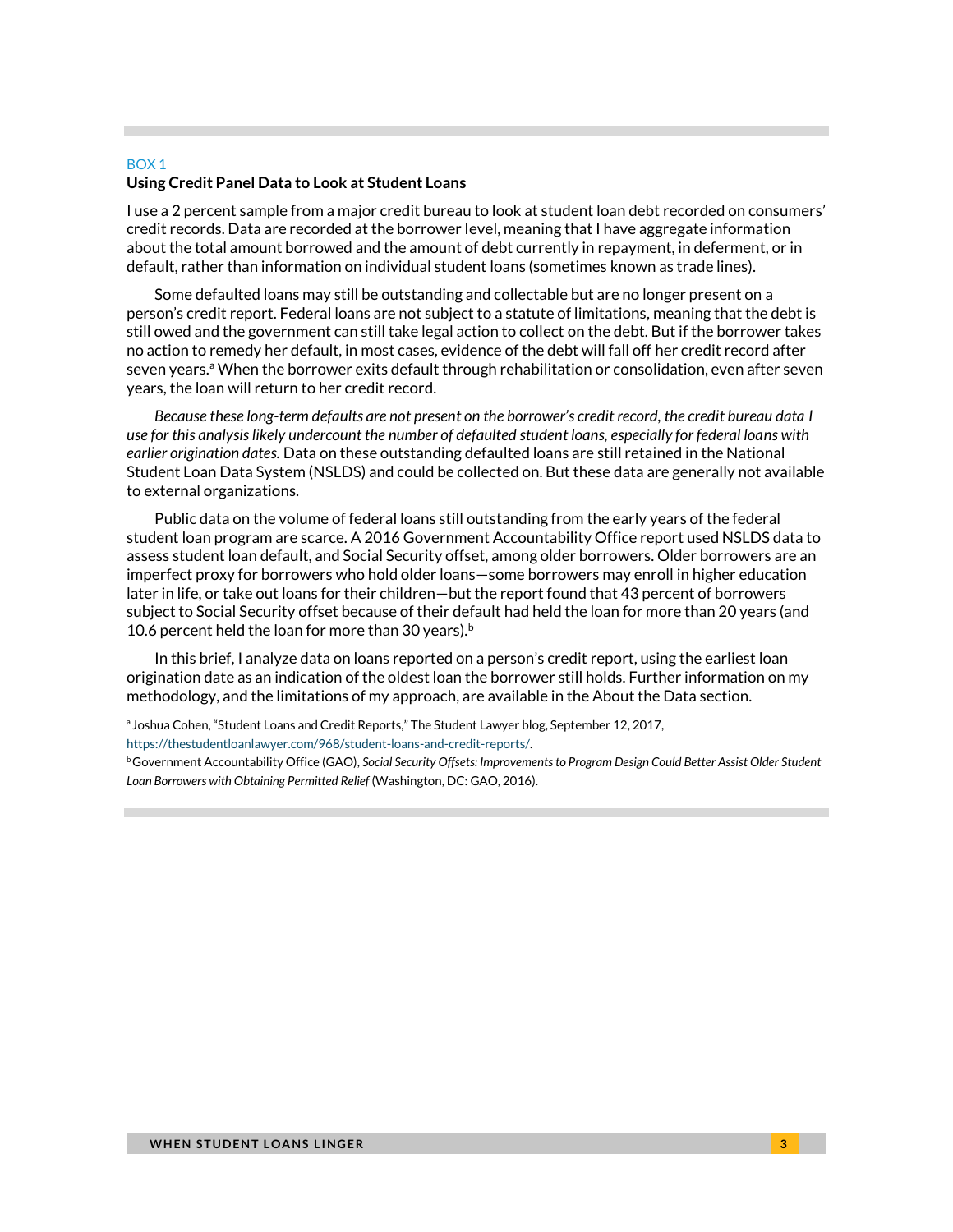

**Sources:** Urban Institute analysis of 2018 credit bureau data and Sandy Baum, Jennifer Ma, Matea Pender, and CJ Libassi, *Trends in Student Aid 2018* (Washington, DC: College Board, 2018), table 1.

**Notes:** Current loan volume includes any amount owed in interest and collection fees that are included as part of the borrower's debt. Current loan volume in credit bureau data will not include defaulted loans that have fallen of the borrower's credit record (typically, after seven years of default).

# What Are the Characteristics of Borrowers with Old Loans on Their Credit Record?

Although the share of borrowers with older first origination dates is small, compared with the overall population of borrowers with student loans on their credit records, understanding who holds this longterm debt is critical. It is possible, for example, these long-term borrowers are high-income earners paying off large debts from graduate or professional school, using repayment plans that extend over 20 or 30 years.<sup>3</sup> But it is also possible these long-term borrowers have low loan balances but have been unable to pay them off. Borrowers who cannot repay their debts may delay repayment by using deferment or forbearance and may rack up multiple defaults, increasing the amount they owe and prolonging repayment.

At the median, those who have a record of first borrowing before 1990 have less debt still on their credit record in 2018 (any student loan debt that is in repayment, deferment, or default) than those who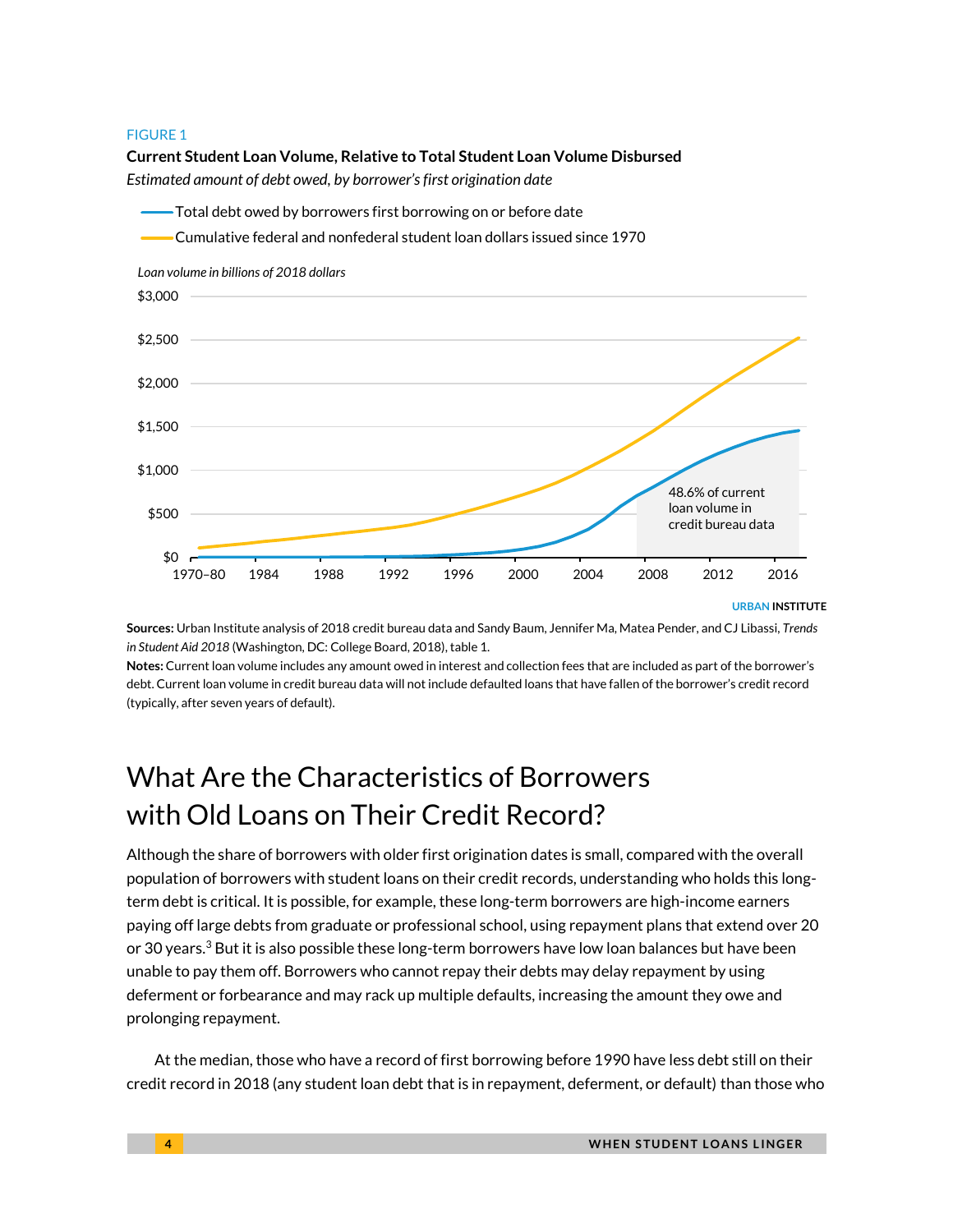borrowed later. But the current median debt among those who have a record of first borrowing from 1990 to 1999 is about the same as those who first borrowed between 2000 and 2009 (figure 2).

### FIGURE 2



**Current Median Amount Owed on Student Loan Debt, by First Reported Loan Origination**

URBAN INSTITUTE

**Source:** Urban Institute analysis of August 2018 credit bureau data.

**Notes:** Amount owed is the sum of any student loan debt in repayment, in collections, or in deferment. Mean debts follow the same trend but tend to have higher amounts because of high outliers (in the order presented on this chart, these cohorts have \$34,992, \$52,869, \$48,688, \$47,863, \$44,362, and \$30,000 in mean student debt).

Although these figures give us a sense of current debt that borrowers hold, they do not indicate how much these borrowers have paid down their debt, because the amount people typically borrow has changed over time, and further debt can accrue through interest and default collection fees. One way to understand repayment is to look at borrowers making payments on their debt and assess the ratio of their current balance to the amount they initially borrowed. A ratio of 0.5 would indicate that the borrower has paid down half the initial debt, while a ratio of 1 or higher would indicate that the borrower has not yet started paying down the initial debt amount (the loan's principal).

Among borrowers in repayment, those who have a first loan origination from 2000 to 2004 appear to be making the most progress paying down their loans, with the median borrower holding a balance that is about 81 percent of the initial loan amount (figure 3). At the median, those who first borrowed before 1995 have current balances that are equal to, or slightly higher than, the amount they first borrowed.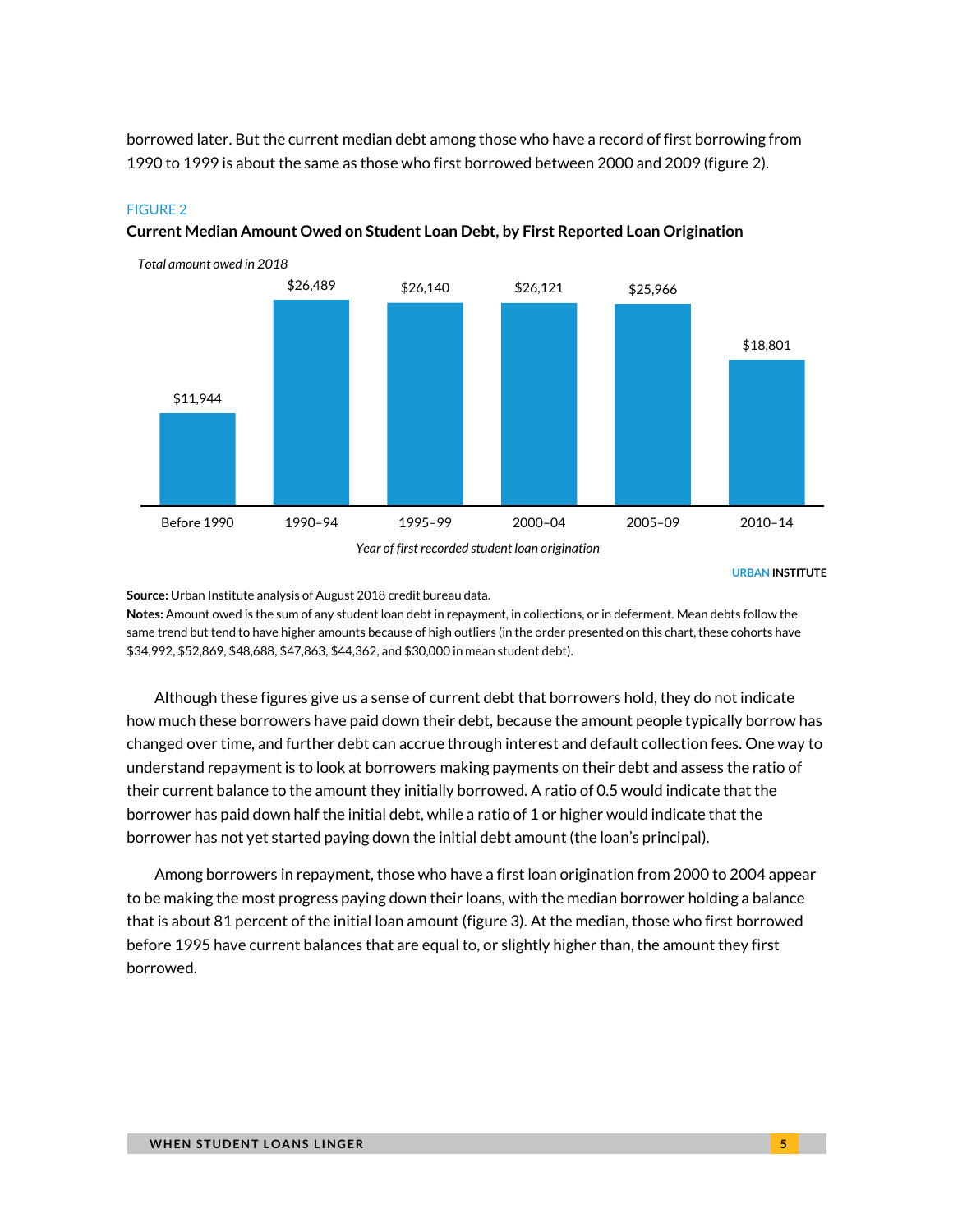

### **Repayment Progress for Borrowers Making Payments, by First Reported Loan Origination**

URBAN INSTITUTE

**Source:** Urban Institute analysis of August 2018 credit bureau data.

**Notes:** Debt-to-credit ratio, the total amount owed over the initial debt amount, is calculated for borrowers in active repayment.

Because of limitations of the credit bureau data, this ratio measure can provide data only for borrowers currently making payments on their loans. Another way to understand repayment success is to look at borrowers not making payments: those who are in default (have student loans in collections) or who have their loans in deferment or forbearance (because of continued school enrollment, financial difficulties, or other circumstances). Using these measures, I find that the cohort of borrowers who first borrowed between 2000 and 2004 have the lowest default and deferment rates (figure 4). Borrowers in the most recent cohort (2010–14) have higher deferment rates. This may be because some borrowers in this cohort are still enrolled in school or are in a postenrollment grace period.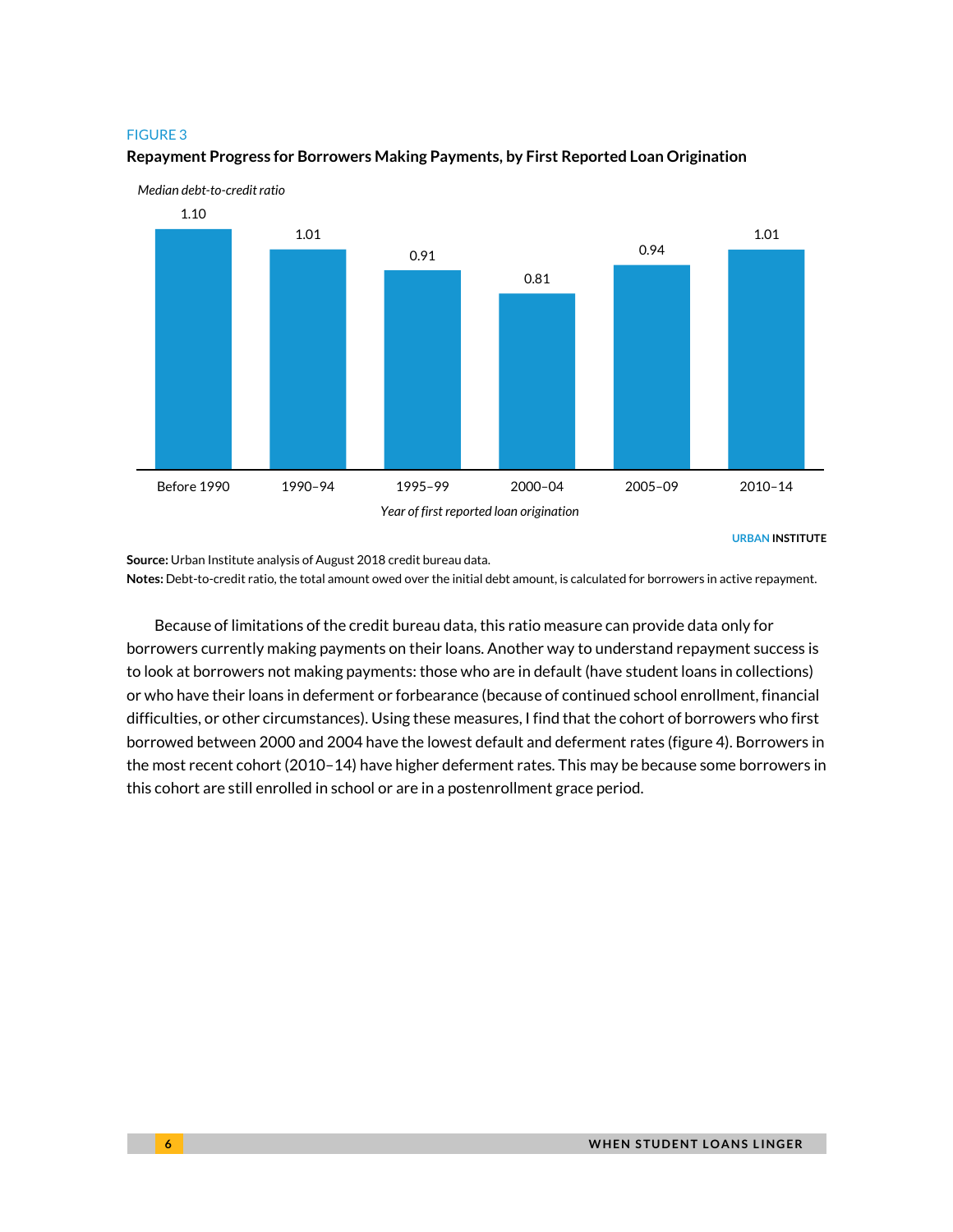### **Share of Borrowers with Debt in Default or Deferment in 2018, by First Reported Loan Origination**



URBAN INSTITUTE

**Source:** Urban Institute analysis of August 2018 credit bureau data.

Of those who borrowed before 1990 and still have debt on their credit records, 16 percent were in default on at least some of that debt in 2018. Because most unresolved student loan defaults slide off the credit record after seven years, it is likely that the share of borrowers currently in default is higher than the share I estimate, especially for those who may have older loans.

Although credit record data does not include demographic data (except for the borrower's age), most borrowers have a zip code affiliated with their credit record. To better understand the contexts in which these borrowers live, I merge each borrower's zip code to five-year estimates of zip code–level demographic data from the American Community Survey (2012–17). Because racial and ethnic demographics vary by age groups within a given zip code, I use the borrower's age to connect each to the relevant zip code demographics for one of four age categories (18–29, 30–44, 45–64, and 65 and older). I also look at median household income and the share of residents with a bachelor's degree or higher, but I do not age-adjust these characteristics.

My results indicate that borrowers who have a record of a first student loan before 2000 are more likely to live in neighborhoods with higher shares of black residents in their age cohort, compared with borrowers who have a record of a loan between 2000 and 2010 (figure 5). This finding is important because these levels are higher than the overall average share of black Americans (13.4 percent). $4$ Further, as those who borrowed before 2000 tend to be older (age 47.8, on average), older generations as a whole are less likely to be black and more likely to be white than younger cohorts.<sup>5</sup>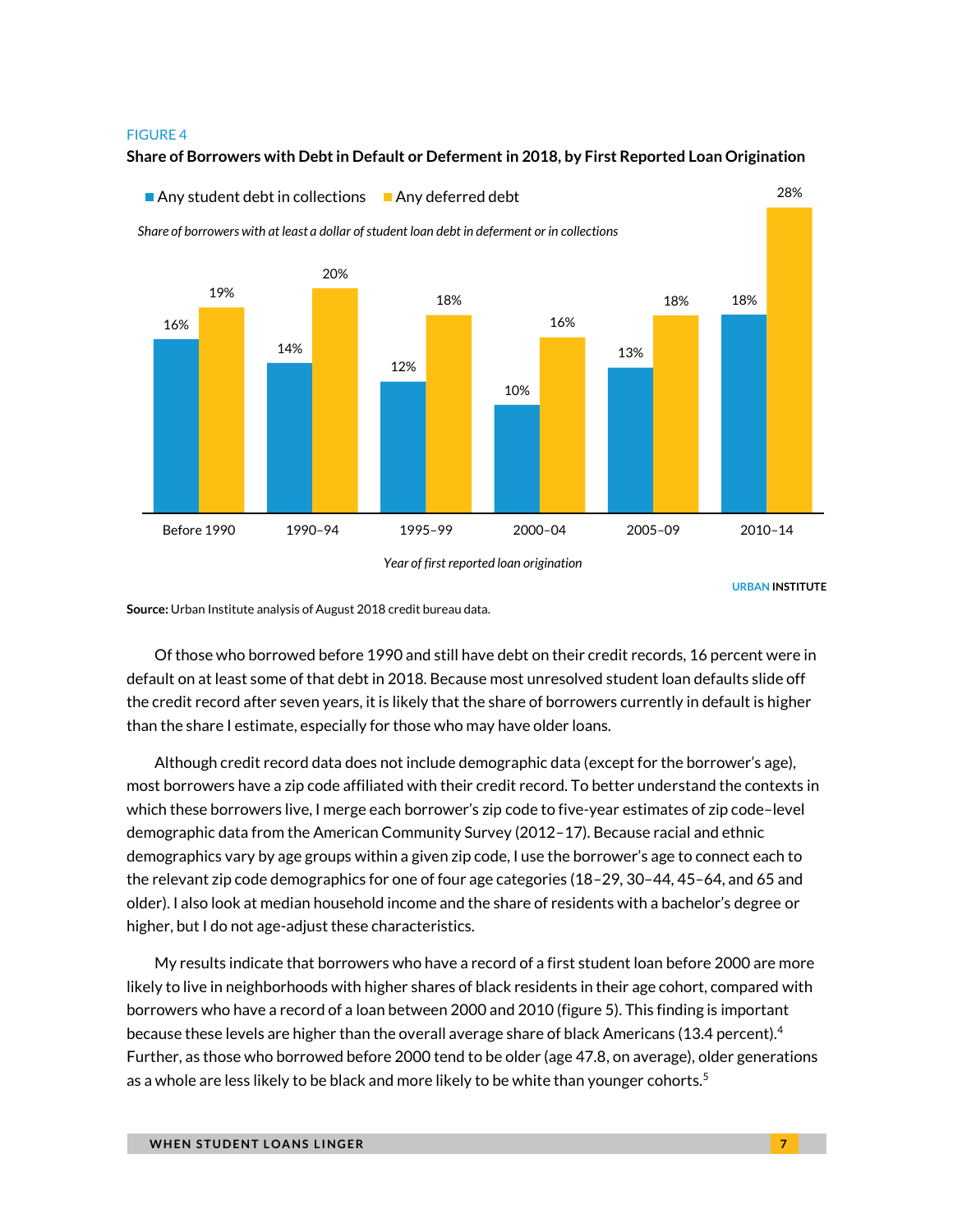

**Average Neighborhood Demographics of Current Borrowers, by First Reported Loan Origination**

*Average zip code characteristics, by year of first reported loan origination*

URBAN INSTITUTE

**Source:** Urban Institute analysis of August 2018 credit bureau data. **Note:** In these data, Hispanic is defined as a person of Spanish culture or origin whose race is white.

Student loan holders who appear to have first borrowed in the mid-1990s and early 2000s are slightly more likely to live in zip codes with a higher share of neighbors who have earned at least a bachelor's degree. The borrowers who have a record of their first loan in the mid-1990s and early 2000s also tend to have higher credit scores and live in areas with higher median household incomes (table 1).

The likelihood of a borrower having any record of a bankruptcy filing, or having filed for bankruptcy in the past five years, is higher for borrowers with older loans. This trend may reflect general trends in bankruptcy filings—people ages 30 to 49 make up the largest share of bankruptcy filings—and 2005 rule changes that made it harder to apply for Chapter 7 bankruptcy. 6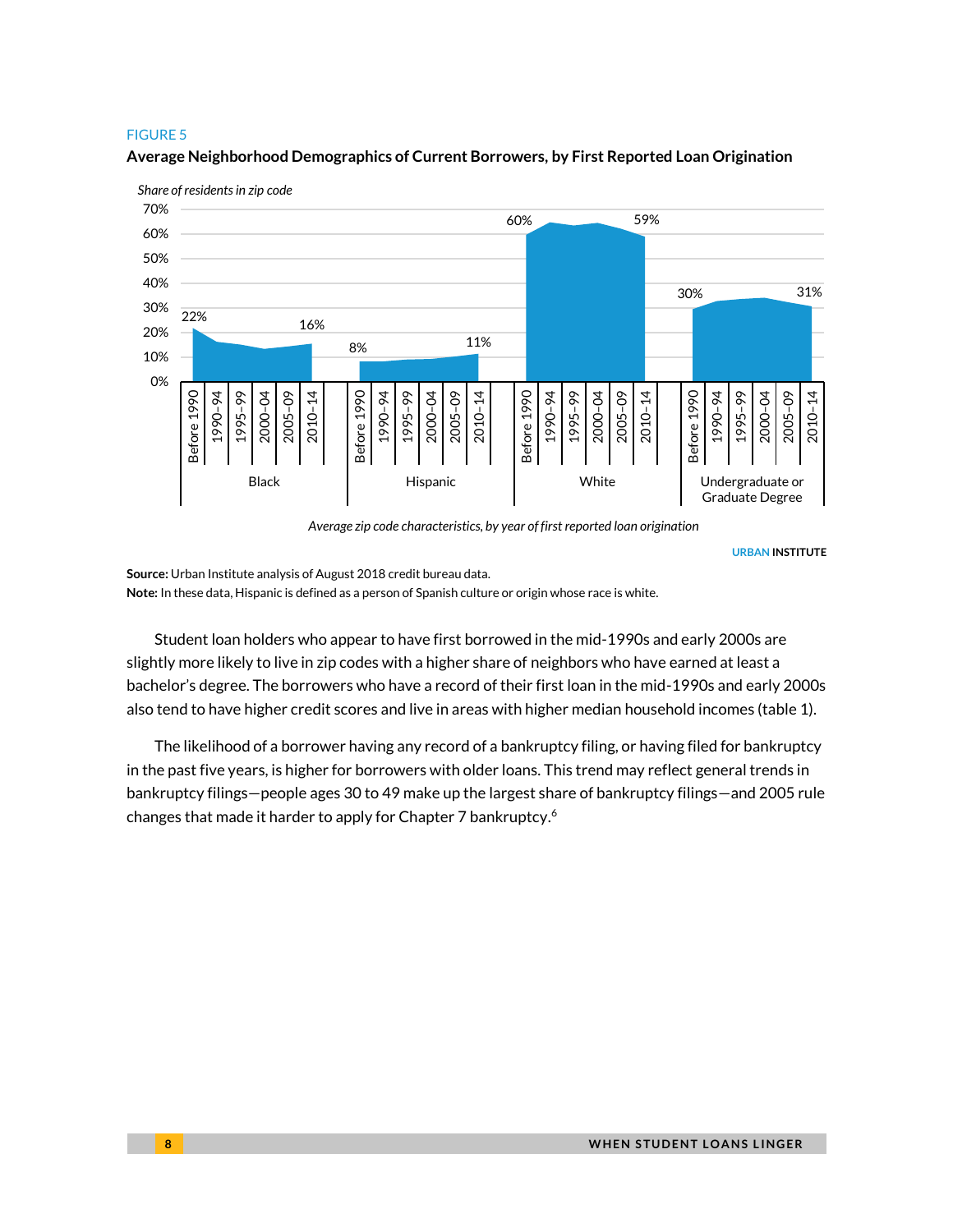#### TABLE 1

|             | Median HH Income, Zip Code |               | <b>Borrower Credit Score</b> |        |                              | <b>Filed for</b>                 |
|-------------|----------------------------|---------------|------------------------------|--------|------------------------------|----------------------------------|
|             | Average                    | <b>Median</b> | Average                      | Median | Ever filed for<br>bankruptcy | bankruptcy in<br>last five years |
| Before 1990 | \$56.625                   | \$51.449      | 607                          | 598    | 11.0%                        | 5.0%                             |
| 1990-94     | \$62,758                   | \$57,160      | 636                          | 636    | 9.2%                         | 4.0%                             |
| 1995-99     | \$64,842                   | \$60,085      | 650                          | 651    | 9.1%                         | 3.8%                             |
| $2000 - 04$ | \$66,028                   | \$61.157      | 669                          | 675    | 7.6%                         | 3.0%                             |
| $2005 - 09$ | \$63,316                   | \$58,823      | 655                          | 660    | 6.2%                         | 2.7%                             |
| $2010 - 14$ | \$61,138                   | \$56,078      | 629                          | 640    | 3.6%                         | 1.8%                             |

### **Financial Characteristics of Student Loan Borrowers, by First Loan Origination Date**

**Source:** Urban Institute analysis of August 2018 credit bureau data.

**Notes:** HH = household. Median household income is for the zip code the borrower lives in. Other data are based on borrowers' individual credit records.

Although the number of borrowers with a record of student debt from before 2000 is small, many of these borrowers are not making progress paying down their debt. In line with other findings about the persistence of student loan debt for black borrowers, these early-debt cohorts live in zip codes with higher shares of black residents (Scott-Clayton 2018).<sup>7</sup> Further, long-run student loan borrowers have lower credit scores, and live in areas with lower median household incomes, than those who appear to have first borrowed in the 2000s.

# Will Loans Linger for the Next Generation of Borrowers?

It is difficult to assess whether many of today's borrowers will have loans that linger long past their origination date. Recent federal loan borrowers have access more generous income-based repayment plans that can extend payments over 20 or 25 years and then offer forgiveness of the remaining debt (with a tax liability). Because these plans are relatively new, we do not know how many borrowers will stay on these plans for the entirety of their loan repayment or how many will complete the full duration of their repayment term. Some borrowers find it difficult to enroll in, or maintain their enrollment in, income-based repayment plans (CFPB 2016). As of February 2019, only 15 borrowers, with an average remaining debt of \$28,590, received forgiveness after 20 years of repayment, which could be achieved only by enrolling in the oldest income-based program, the Income-Contingent Repayment plan, and then switching to the new Revised Pay As You Earn plan (GAO 2019).

In addition to newly available repayment plans, borrower demographics have changed. Undergraduate borrowers who have at least a dollar in federal or private student loans are increasingly likely to be students of color and are less likely to be classified as financially dependent on their parents when they apply for financial aid (figure 6). Further, the median household income of dependent undergraduate borrowers (in 2017 dollars) has decreased from about \$75,300 for those enrolled in 2008 to about \$65,600 for those enrolled in 2016 (median independent household incomes declined from \$24,400 to about \$18,500 over the same period) (appendix figure 1).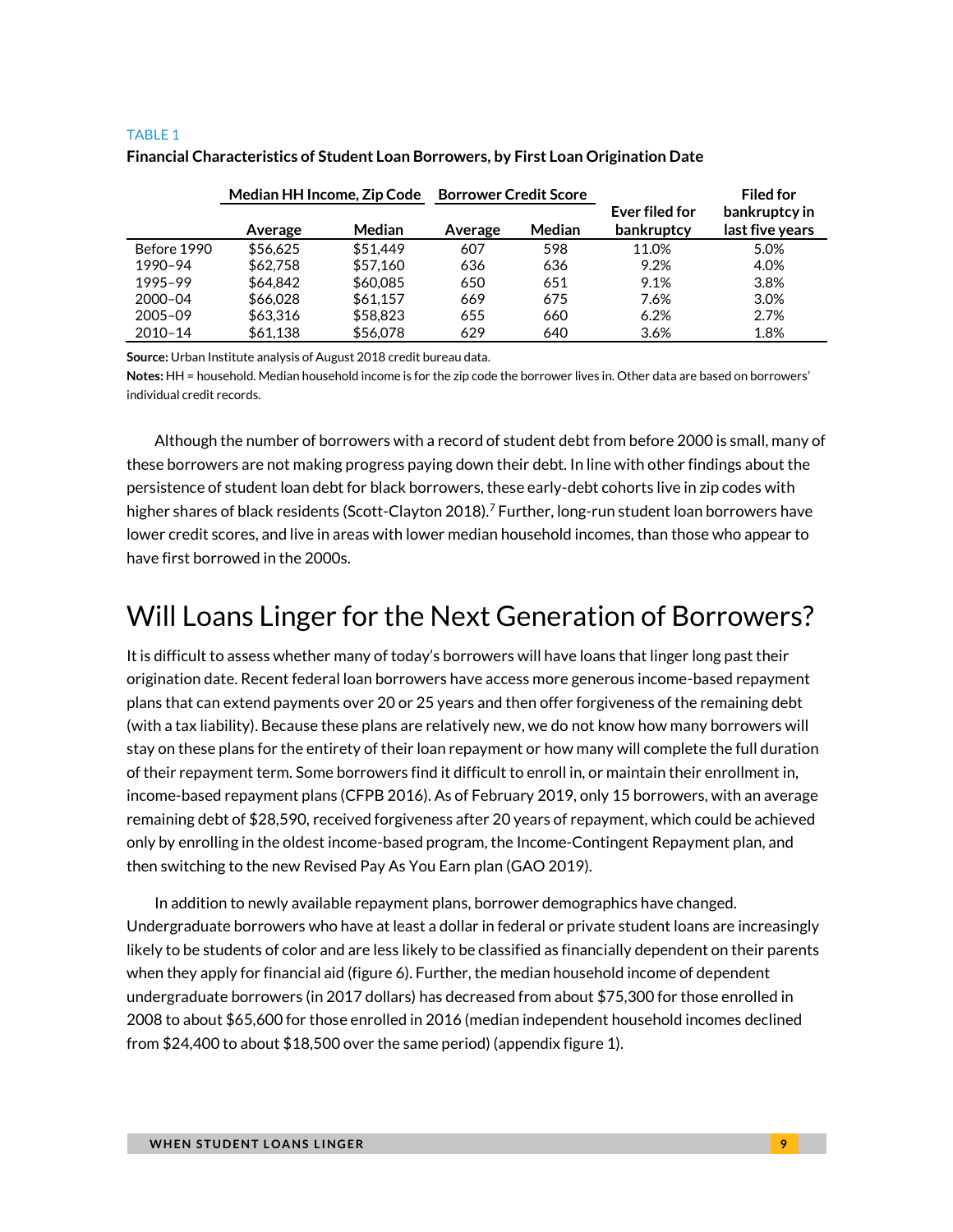

**Demographics of Undergraduate Student Loan Borrowers over Time**

*Share of undergraduates with federal or private loans*

*Undergraduate borrower characteristics*

#### URBAN INSTITUTE

**Sources:** National Center for Education Statistics (NCES) TrendStats (see "DataLab," US Department of Education, Institute of Education Sciences, National Center for Education Statistics, accessed December 11, 2019, [https://nces.ed.gov/datalab/index.aspx?ts\\_x=efbmnd2\)](https://nces.ed.gov/datalab/index.aspx?ts_x=efbmnd2) and the National Postsecondary Student Aid Study. **Note:** In NCES, Hispanic is defined as a person of Spanish culture or origin of any race.

Even as borrower demographics have changed, the amount and types of student loans have also changed. Annual student loan volume has increased substantially since the mid-1990s, and borrowers are increasingly taking out loans for their children (via the Parent PLUS loan program) and for graduate school (figure 7) (Baum et al. 2018). Using data from the National Student Loan Data System (NSLDS), researchers have found that borrowers are increasingly taking out larger loan balances and are repaying these loans at a slower rate than previous borrower cohorts. Looney and Yannelis (2018) find that many changes in recent repayment rates are related to changes in the institutions borrowers attended and borrower characteristics and earnings, as well as options that delay repayment (e.g., extended or income-driven repayment) and the use of forbearance. Further, changes in federal accountability measures have changed the institutions from which borrowers can attain loans, which may have shifted default rates (Hershbein and Hollenbeck 2013; Looney and Yannelis 2019).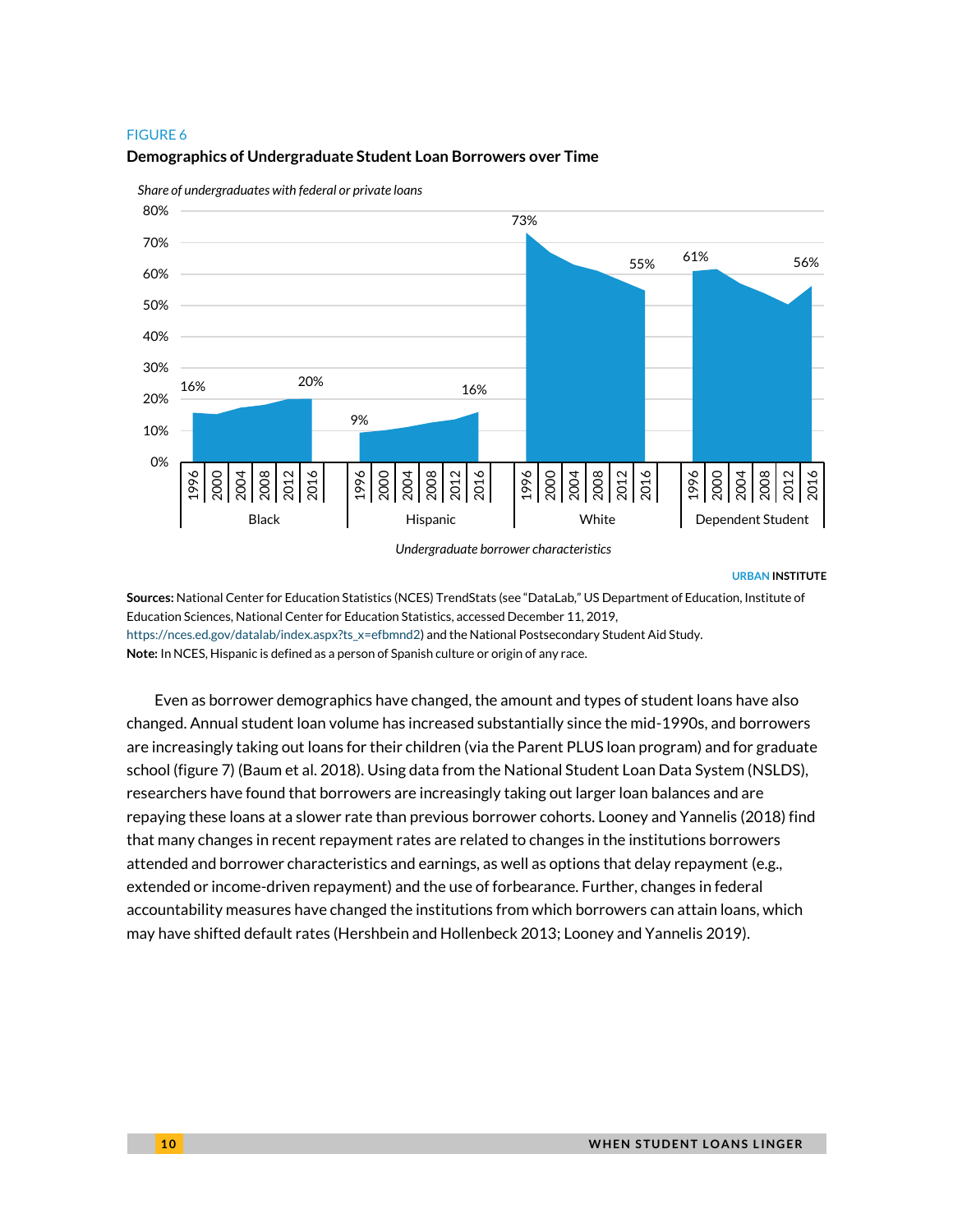### **Annual Student Loan Volume, by Loan Type**

*Annual amount disbursed, in 2017 dollars*

- $\blacksquare$  Perkins loans  $\blacksquare$  Subsidized Stafford Loans
- Unsubsidized Stafford Loans Parent PLUS Loans
- Grad PLUS Loans Nonfederal loans
- 

*Total annual loan volume in millions of 2017 dollars*



URBAN INSTITUTE

**Source:** "Trends in Student Aid Resource Library," College Board, accessed December 11, 2019, [https://research.collegeboard.org/trends/student-aid/resource-library,](https://research.collegeboard.org/trends/student-aid/resource-library) table 2.

Substantial changes in student borrower characteristics, student loan characteristics, and federal student loan policy make it difficult to predict when today's borrowers will pay off their loans. Even as enrollment in income-driven repayment has increased, many low-income borrowers—who could most benefit from income-driven repayment plans—might fail to opt into these plans (Cox, Kreisman, and Dynarski 2018). <sup>8</sup> Low-income borrowers may be the most likely to fall into a cycle of deferment, forbearance, or default, potentially prolonging the time they hold onto their debt.

# How Can Policymakers Keep Borrowers from Prolonged Student Loan Debt?

For some borrowers, student loans stay on their balance sheet longer than might be expected in a standard repayment plan.<sup>9</sup> These borrowers have small debts, on average, but have not made much progress paying them down and are more likely to be in default than those whose first loan originations came more than 10 years later. There are several policy options for those who want to provide relief for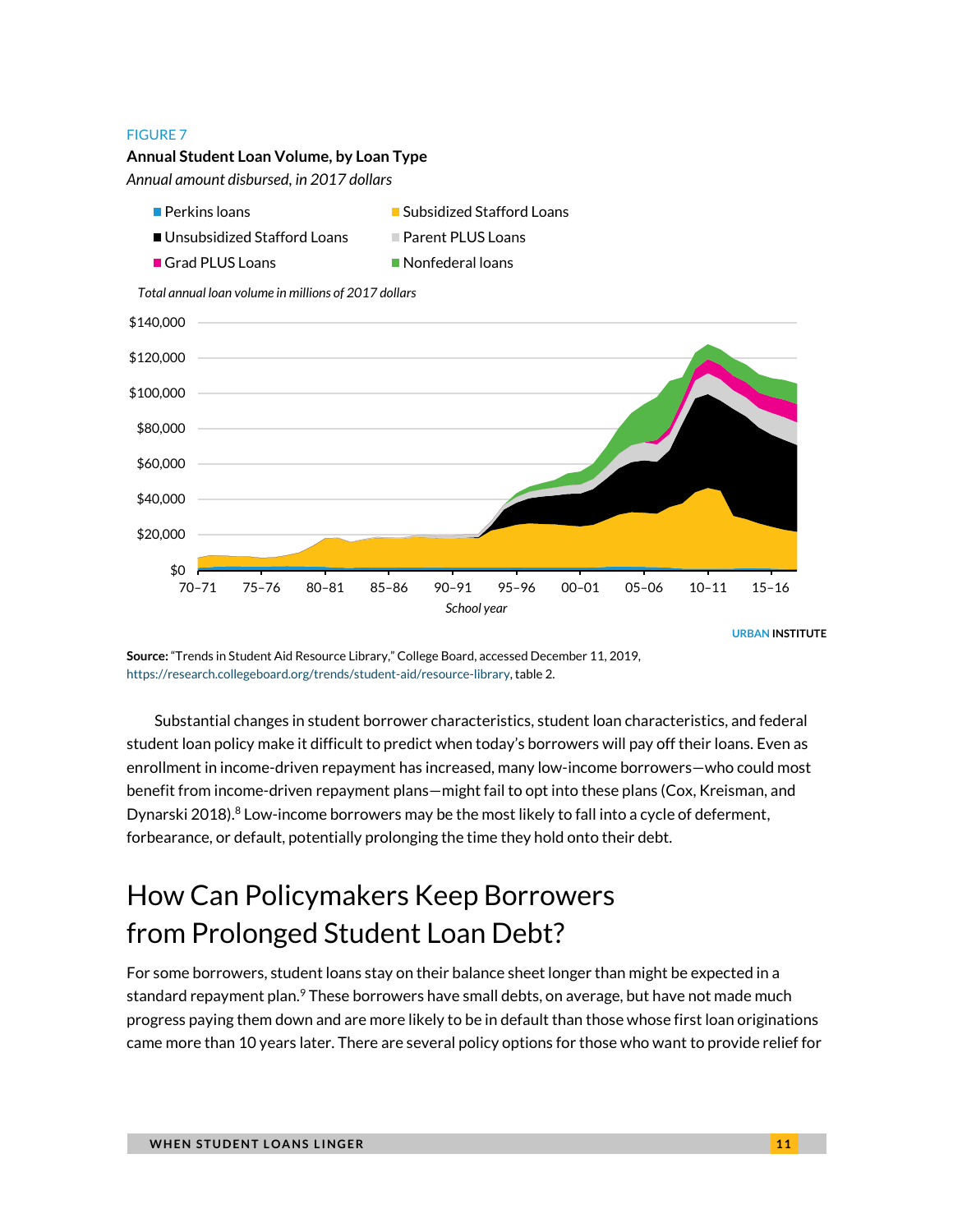federal student loan borrowers who are not making progress paying down their loans and who are not on track for forgiveness.

*Make it easier for borrowers to enter income-driven repayment***.** Under the most recent income-driven repayment plans, borrowers who earn less than 150 percent of the federal poverty level (\$31,995 for a three-person household) can make \$0 payments toward their loans and remain in good standing. But more than half of undergraduates with federal loans in 2015–16 were unaware of income-based repayment. <sup>10</sup> Others have experienced issues recertifying their income and family size each year, while others may steer clear of these plans because of fears about paying a hefty tax bill on forgiven debt.<sup>11</sup> Policymakers can smooth the process of enrolling in income-driven repayment by making it more automatic and can reduce the risk of enrolling in the program by eliminating the tax liability upon forgiveness. The recently passed FUTURE Act will smooth the path for using income-driven repayment, as it will help automate income recertification for federal loan borrowers already enrolled in the repayment plan.

*Mitigate the accrual of student loan interest.* For federal loans, interest often continues to accrue, even as students are enrolled in income-driven repayment plans, are in forbearance, or are in default. Interest is useful for ensuring that borrowers have an incentive to begin paying down their loans, but large increases in loan balances caused by interest could discourage borrowers from making payments. In some income-driven repayment plans, the government covers accruing interest on certain loans for borrowers who cannot cover the full amount with their monthly repayment. But this benefit is available for only the first few years the borrower is in the program. Policymakers alter how interest is accrued, further subsidizing borrowers and preventing ballooning balances when borrowers default or rely on payment safety nets, such as income-driven repayment or forbearance (Miller 2019).

*Allow student loan forgiveness for borrowers facing long-term hardships.* A small share of borrowers has held onto student loans for more than 30 years. Relative to recent borrowers, these borrowers are more likely to live in neighborhoods that have lower household incomes and higher shares of black residents. Some have suggested allowing a "no-contest" discharge for borrowers facing certain hardships, such as having income persistently below the federal poverty level or repaying debt for more than 25 years (Bruckner et al., forthcoming). Diversifying the circumstances under which federal loans could be discharged could also reduce the number of borrowers with persistent student loan debt.

*Improve the process of default and default resolution.* A substantial share of borrowers appear to have long-term debt in default, potentially more than show up in my credit bureau dataset. Federal default policies are arbitrary and needlessly complex (Delisle, Cooper, and Christensen 2018). Policymakers could simplify the process and make it easier to resolve the default without encountering large penalties. Policymakers could even consider ending default for federal loans, as the government can collect debts through wage garnishment and tax offsets (Campbell 2019).

For a small number of today's borrowers, student loan debt has long been an obligation that can persist for decades after the debt was first issued. At the median, these borrowers are not making progress paying down their debt, and there are likely more of these borrowers in default than show up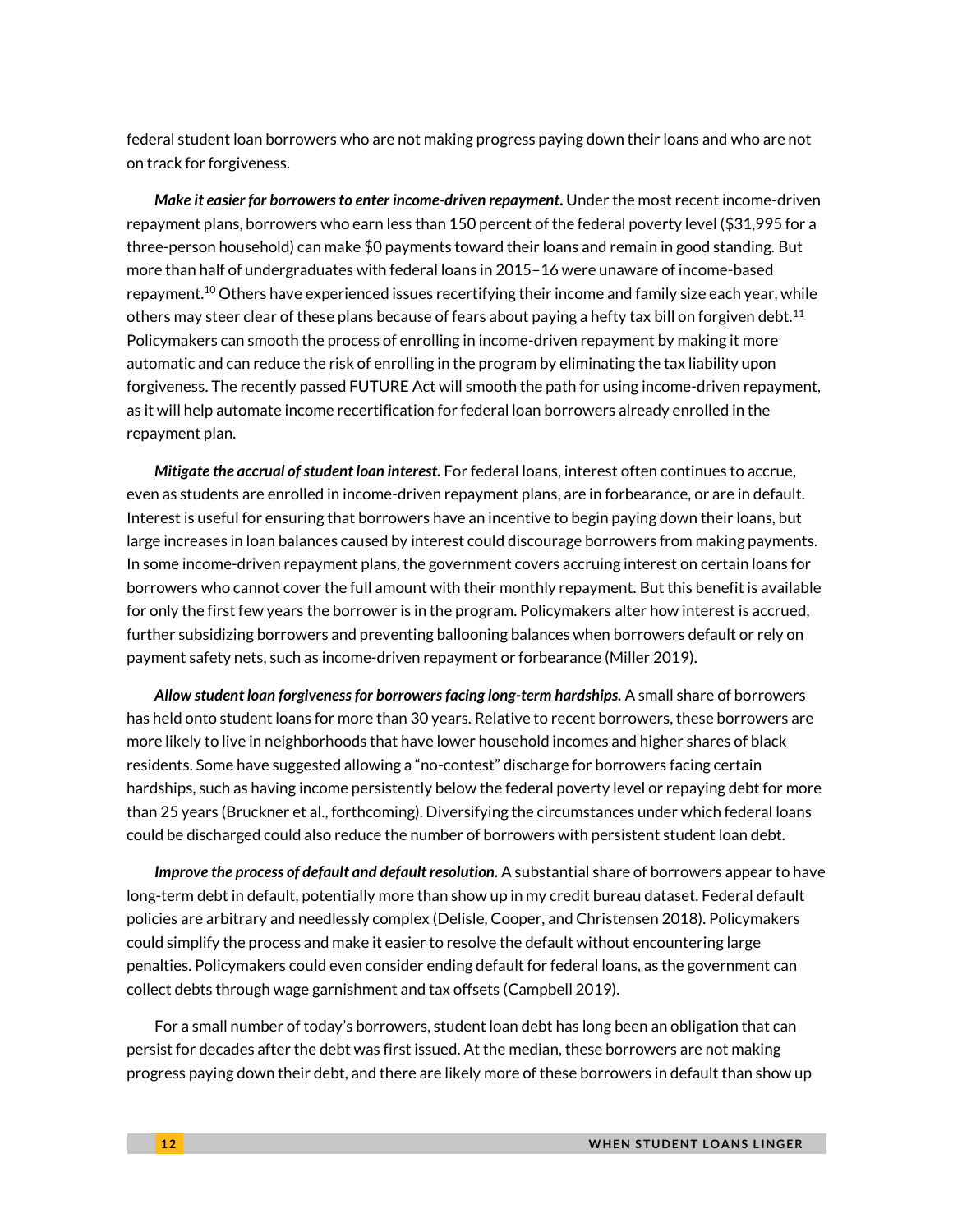in my data. Policymakers could alleviate the burden for many of these long-term borrowers and could implement streamlined policies that help today's borrowers shed their student loan debt more quickly.

# About the Data

The data in this brief are based on a random 2 percent sample of borrowers with credit records in August 2018. In this brief, I rely on a variable that indicates the number of months since the origination of the borrower's first student loan. Because my data are at the borrower level, I present information on aggregate balances for borrowers based on the date of their first student loan origination.

When borrowers consolidate their student loans, the original debt stays "open," so the origination date of the initial loan remains on the credit record until the consolidated loan is paid off. But in complex consolidation cases, it is possible that the origination date may have been lost. It is also possible that a borrower may have paid off her original debt by taking on another debt (e.g., refinanced her federal debt into a private student loan). Data such as the months since the first origination date will remain on the credit record for 7 years after the debt is paid off (10 years if the debt was derogatory). To avoid counting borrowers who may have paid off their debt, I include only those who had at least a dollar of student debt in August 2018.

Some borrowers may have paid off their first debt and taken out additional loans, either for themselves or for their children, within the period the first student loan debt remains on their record. Using data for borrowers in the credit panel sample from 2010 to 2018 (about two-thirds of my data), I estimate about 1 percent of borrowers in my sample may have a "false" first loan origination date—that is, they have a first loan origination date on their credit record for a debt they have fully paid off and have new student loan debt obtained in the past seven years. This pattern is most prevalent among current borrowers who first borrowed from 1970 to 1979 (17 percent exhibit this pattern) and from 1980 to 1989 (14 percent). Seven percent of those who first borrowed from 1990 to 1999 appear to have paid their debt and taken on new debt. Because I cannot conduct this test for my full 2018 sample, I present data for all current borrowers based on the months since the first origination date. My results are similar regardless of whether I use the restricted sample or the full sample.

If the borrower takes no action to rehabilitate a default for seven years, the loan will typically fall off her credit record. This is a concern, in particular, for older defaulted federal loans, which may have fallen off the credit record but are still collectable and subject to other noncredit consequences.

To validate my findings, I benchmark my data against other data on student loan initiations or against data on older borrowers. For example, my data on the ages of borrowers holding debt closely match data from the US Department of Education outlining the age of borrowers in the federal student loan portfolio (appendix figure 2).

As an additional check, I look at the number of first-time borrowers in the NSLDS since the 1980s (appendix figure 3), based on a Brookings Institution analysis (Looney and Yannelis 2015). In these data, I would expect that current borrowers with more recent loans roughly match NSLDS data on first-time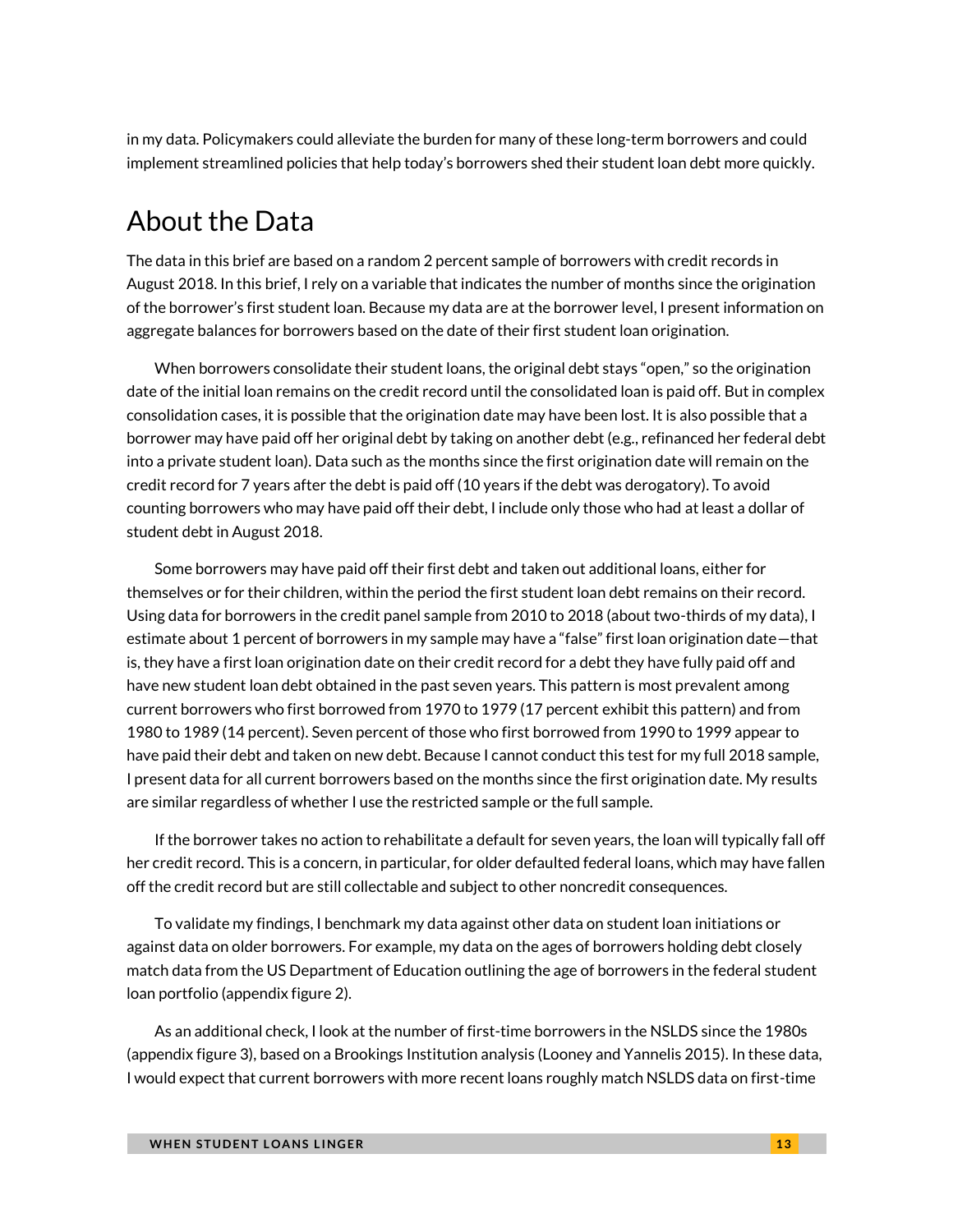borrowers, and the trend is similar from about 2008. I observe a spike in loan origination from 2004 to 2007, relative to federal loan origination. This spike corresponds with the substantial expansion of the private student loan market, taken up primarily by students enrolled in for-profit colleges.<sup>12</sup> Nonfederal loans made up 20 to 25 percent of total dollars lent during this period, but before and after this period, these loans made up just 7 to 10 percent of total loan volume.<sup>13</sup>

# Appendix

### FIGURE A.1

### **Median Income of Students with Federal or Private Loans over Time**

Dependent parent income Independent student and spouse income

URBAN INSTITUTE \$67,187 \$75,958 \$74,653 \$75,320  $$68,587$   $$65,623$ \$17,451  $$22,093$   $$25,961$   $$24,435$ \$17,992 \$18,538 1996 2000 2004 2008 2012 2016

*Median income of students with federal or private loans, in 2017* 

**Sources:** National Center for Education Statistics (NCES) TrendStats (see "DataLab," US Department of Education, Institute of Education Sciences, National Center for Education Statistics, accessed December 11, 2019, [https://nces.ed.gov/datalab/index.aspx?ts\\_x=efbmnd2\)](https://nces.ed.gov/datalab/index.aspx?ts_x=efbmnd2) and the National Postsecondary Student Aid Study.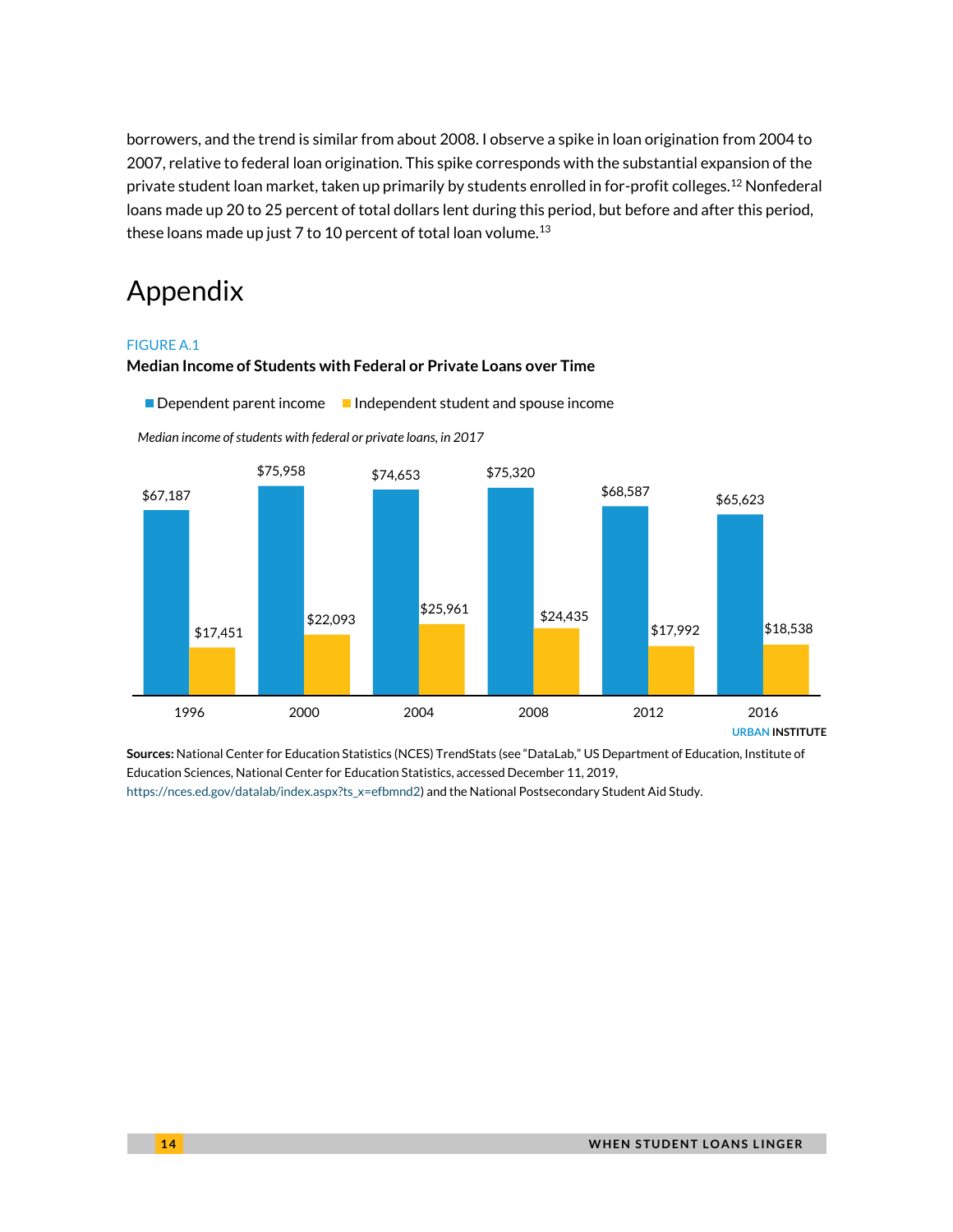#### FIGURE A.2

*Share of borrowers*

### **Age of Student Loan Borrowers in Federal Student Aid Loan Portfolio and Credit Bureau Data**

URBAN INSTITUTE 18% 34% 31% 13% 4% 0% 17% 34% 29% 13% 5% 1% ≤ 24 25–34 35–49 50–61 ≥ 62 Not reported *Age* 

Federal Student Aid loan portfolio, third quarter of 2018 Credit panel, August 2018

**Source:** Urban Institute analysis of August 2018 credit bureau data and Federal Student Aid aggregate portfolio data.

#### FIGURE A.3

#### **Number of New Borrowers Each Year**



**Source:** Data on federal loans come from the NSDLS; data on the first origination date for all loans come from credit bureau data. **Note:** NSLDS = National Student Loan Data System.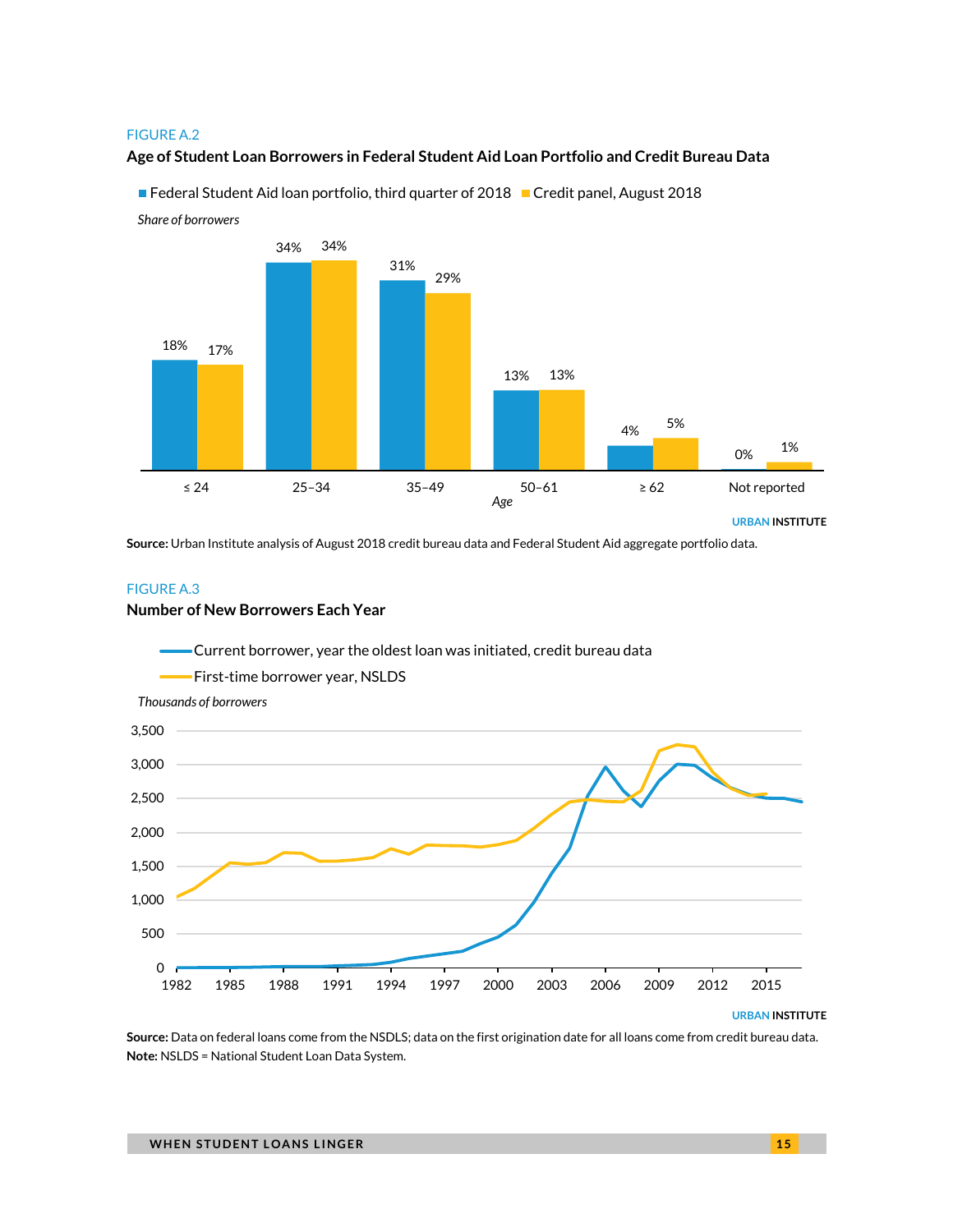# Notes

- $^{\rm 1}$  "Forgiveness, Cancellation, and Discharge," US Department of Education, Office of Federal Student Aid, accessed December 13, 2019, [https://studentaid.ed.gov/sa/repay-loans/forgiveness-cancellation.](https://studentaid.ed.gov/sa/repay-loans/forgiveness-cancellation)
- $2$  But many borrowers seeking a release from their student debt through the Public Service Loan Forgiveness program have encountered difficulty because of qualification and certification errors.
- $3$  With in-school deferments and other forbearances, a borrower's repayment period could stretch beyond the terms of even the longest repayment option.
- 4 "Population Estimates, July 1, 2018, (V2018)," US Census Bureau, accessed December 2, 2019, [https://www.census.gov/quickfacts/fact/table/US/PST045218.](https://www.census.gov/quickfacts/fact/table/US/PST045218)
- $^5$  "Most Common Age in U.S., by Race and Ethnicity," Pew Research Center, July 6, 2016, [https://www.pewresearch.org/fact-tank/2019/07/30/most-common-age-among-us-racial-ethnic-groups/ft\\_16-](https://www.pewresearch.org/fact-tank/2019/07/30/most-common-age-among-us-racial-ethnic-groups/ft_16-06-23_raceage3-2/) [06-23\\_raceage3-2/;](https://www.pewresearch.org/fact-tank/2019/07/30/most-common-age-among-us-racial-ethnic-groups/ft_16-06-23_raceage3-2/) and "Population Estimates," US Census Bureau.
- <sup>6</sup> Andrew F. Haughwout, Donhoon Lee, Joelle Scally, and Wilbert van der Klaauw, "Just Released: A Look at Borrowing, Repayment, and Bankruptcy Rates by Age," *Liberty Street Economics* (blog), Federal Reserve Bank of New York, November 16, 2018[, https://libertystreeteconomics.newyorkfed.org/2018/11/just-released-a-look](https://libertystreeteconomics.newyorkfed.org/2018/11/just-released-a-look-at-borrowing-repayment-and-bankruptcy-rates-by-age.html)[at-borrowing-repayment-and-bankruptcy-rates-by-age.html.](https://libertystreeteconomics.newyorkfed.org/2018/11/just-released-a-look-at-borrowing-repayment-and-bankruptcy-rates-by-age.html)
- $^7$  See also Ben Miller, "New Federal Data Show a Student Loan Crisis for African American Borrowers," Center for American Progress blog, October 16, 2017[, https://www.americanprogress.org/issues/education](https://www.americanprogress.org/issues/education-postsecondary/news/2017/10/16/440711/new-federal-data-show-student-loan-crisis-african-american-borrowers/)[postsecondary/news/2017/10/16/440711/new-federal-data-show-student-loan-crisis-african-american](https://www.americanprogress.org/issues/education-postsecondary/news/2017/10/16/440711/new-federal-data-show-student-loan-crisis-african-american-borrowers/)[borrowers/.](https://www.americanprogress.org/issues/education-postsecondary/news/2017/10/16/440711/new-federal-data-show-student-loan-crisis-african-american-borrowers/)
- <sup>8</sup> Kristin Blagg, "Who Uses Income-Driven Student Loan Repayment?" *Urban Wire* (blog), Urban Institute, February 20, 2018[, https://www.urban.org/urban-wire/who-uses-income-driven-student-loan-repayment.](https://www.urban.org/urban-wire/who-uses-income-driven-student-loan-repayment)
- $9$  Although the 10-year plan is regarded as the repayment standard, we do not know how long the typical borrower takes to repay her debt.
- <sup>10</sup> NCES table *bbgbma94.*
- $11$  Seth Frotman, "When You Make Student Loan Payments on an Income-Driven Plan, You Might Be In for a Payment Shock," Consumer Financial Protection Bureau blog, August 17, 2015, [https://www.consumerfinance.gov/about-us/blog/when-you-make-student-loan-payments-on-an-income](https://www.consumerfinance.gov/about-us/blog/when-you-make-student-loan-payments-on-an-income-driven-plan-you-might-be-in-for-a-payment-shock/)[driven-plan-you-might-be-in-for-a-payment-shock/;](https://www.consumerfinance.gov/about-us/blog/when-you-make-student-loan-payments-on-an-income-driven-plan-you-might-be-in-for-a-payment-shock/) and Alexander Holt, "Why Are Borrowers Taxed on Forgiven Student Loams?" New America, January 21, 2016, [https://www.newamerica.org/education](https://www.newamerica.org/education-policy/edcentral/hidden-tax-bomb-inside-income-based-repayment/)[policy/edcentral/hidden-tax-bomb-inside-income-based-repayment/.](https://www.newamerica.org/education-policy/edcentral/hidden-tax-bomb-inside-income-based-repayment/)
- <sup>12</sup> "Trends in Student Aid Highlights," College Board, accessed December 2, 2019, [https://research.collegeboard.org/trends/student-aid/highlights.](https://research.collegeboard.org/trends/student-aid/highlights)
- <sup>13</sup> "Total Federal and Nonfederal Loans by Type over Time," College Board, accessed December 2, 2019, [https://research.collegeboard.org/trends/student-aid/figures-tables/total-federal-and-nonfederal-loans-type](https://research.collegeboard.org/trends/student-aid/figures-tables/total-federal-and-nonfederal-loans-type-over-time)[over-time.](https://research.collegeboard.org/trends/student-aid/figures-tables/total-federal-and-nonfederal-loans-type-over-time)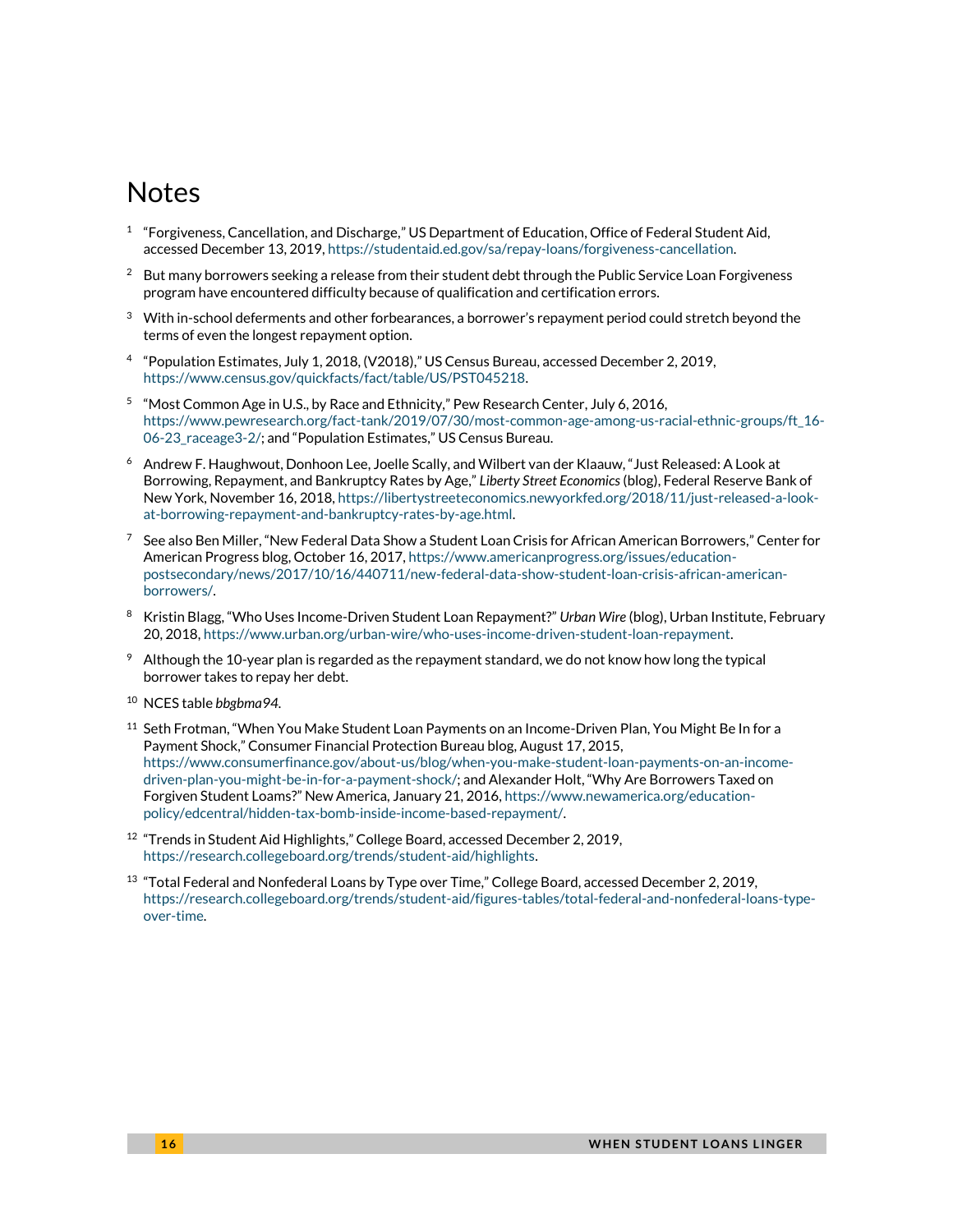# References

- Baum, Sandy, Jennifer Ma, Matea Pender, and CJ Libassi. 2018. *[Trends in Student Aid 2018](https://research.collegeboard.org/pdf/trends-student-aid-2019-full-report.pdf)*. New York: College Board.
- Bruckner, Matthew A., Brook Gotberg, Dalié Jiménez, and Chrystin D. Ondersma. Forthcoming. "A No-Contest Discharge for Uncollectable Student Loans." *University of Colorado Law Review.*
- Campbell, Colleen. 2019. "[How Congress Can Fix Student Loan Repayment.](https://www.americanprogress.org/issues/education-postsecondary/reports/2019/03/07/467005/congress-can-fix-student-loan-repayment/)" Washington, DC: Center for American Progress.
- CFPB (Consumer Financial Protection Bureau). 2016. *[Midyear Update on Student Loan Complaints:](https://files.consumerfinance.gov/f/documents/201608_cfpb_StudentLoanOmbudsmanMidYearReport.pdf) Income-Driven [Repayment Plan Application Issues](https://files.consumerfinance.gov/f/documents/201608_cfpb_StudentLoanOmbudsmanMidYearReport.pdf)*. Washington, DC: CFPB.
- Cox, James C., Daniel Kreisman, and Susan Dynarski. 2018. *Designed to Fail: [Effects of the Default Option and](http://excen.gsu.edu/workingpapers/GSU_EXCEN_WP_2018-04.pdf)  [Information Complexity on Student Loan Repayment](http://excen.gsu.edu/workingpapers/GSU_EXCEN_WP_2018-04.pdf)*. Working paper. Atlanta: Georgia State University.
- Delisle, Jason D., Preston Cooper, and Cody Christensen. 2018. *[Federal Student Loan Defaults: What Happens after](https://www.aei.org/research-products/report/federal-student-loan-defaults-what-happens-after-borrowers-default-and-why/)  [Borrowers Default and Why](https://www.aei.org/research-products/report/federal-student-loan-defaults-what-happens-after-borrowers-default-and-why/)*. Washington, DC: American Enterprise Institute.
- GAO (US Government Accountability Office). 2016. *[Social Security Offsets: Improvements to Program Design Could](https://www.gao.gov/assets/690/681722.pdf)  [Better Assist Older Student Loan Borrowers with Obtaining Permitted Relief](https://www.gao.gov/assets/690/681722.pdf)*. Washington, DC: GAO.
- ———. 2019. *[Federal Student Loans: Education Needs to Verify Borrowers' Information for Income](https://www.gao.gov/assets/700/699968.pdf)-Driven Repayment [Plans](https://www.gao.gov/assets/700/699968.pdf)*. Washington, DC: GAO.
- Hershbein, Brad J., and Kevin Hollenbeck. 2015. *[The Distribution of College Graduate Debt, 1990 to 2008: A](https://research.upjohn.org/cgi/viewcontent.cgi?article=1221&context=up_workingpapers)  [Decomposition Approach](https://research.upjohn.org/cgi/viewcontent.cgi?article=1221&context=up_workingpapers)*. Working Paper 14-204. Kalamazoo, MI: W.E. Upjohn Institute for Employment Research.
- Looney, Adam, and Constantine Yannelis. 2015. *[A Crisis in Student Loans? How Changes in the Characteristics of](https://www.brookings.edu/wp-content/uploads/2016/07/PDFLooneyTextFallBPEA.pdf)  [Borrowers and in the Institutions They Attended Contributed to Rising Loan Defaults](https://www.brookings.edu/wp-content/uploads/2016/07/PDFLooneyTextFallBPEA.pdf)*. Washington, DC: Brookings Institution.
- ———. 2018. *[Borrowers with Large Balances: Rising Student Debt and Falling Repayment Rates](https://www.brookings.edu/wp-content/uploads/2018/02/es_20180216_looneylargebalances.pdf)*. Washington, DC: Brookings Institution.
- ———. 2019. *[The Consequences of Student Loan Credit Expansions: Evidence from Three Decades of Default Cycles](https://www.brookings.edu/wp-content/uploads/2019/07/ES_20190701_LooneyYannelis_Student-Loans-Credit-Supply.pdf)*. Washington, DC: Brookings Institution.
- Miller, Ben, Colleen Campbell, Brent J. Cohen, and Charlotte Hancock. 2019. *[Addressing the \\$1.5 Trillion in Federal](https://www.americanprogress.org/issues/education-postsecondary/reports/2019/06/12/470893/addressing-1-5-trillion-federal-student-loan-debt/)  [Student Loan Debt](https://www.americanprogress.org/issues/education-postsecondary/reports/2019/06/12/470893/addressing-1-5-trillion-federal-student-loan-debt/)*. Washington, DC: Center for American Progress.
- Roberts, Andrew W., Stella U. Ogunwole, Laura Blakeslee, and Megan A. Rabe. 2018. "[The Population 65 Years and](https://www.census.gov/content/dam/Census/library/publications/2018/acs/ACS-38.pdf)  [Older in the United States: 2016.](https://www.census.gov/content/dam/Census/library/publications/2018/acs/ACS-38.pdf)" Suitland, MD: US Census Bureau.
- Scott-Clayton, Judith. 2018. "[What Accounts for Gaps in Student Loan Default, and What Happens After.](https://www.brookings.edu/research/what-accounts-for-gaps-in-student-loan-default-and-what-happens-after/)" Washington, DC: Brookings Institution.

# About the Author

**Kristin Blagg** is a research associate in the Center on Education Data and Policy at the Urban Institute. Her research focuses on K–12 and postsecondary education. Blagg has conducted studies on student transportation and school choice, student loans, and the role of information in higher education. In addition to her work at Urban, she is pursuing a PhD in public policy and public administration at the George Washington University. Blagg holds a BA in government from Harvard University, an MSEd from Hunter College, and an MPP from Georgetown University.